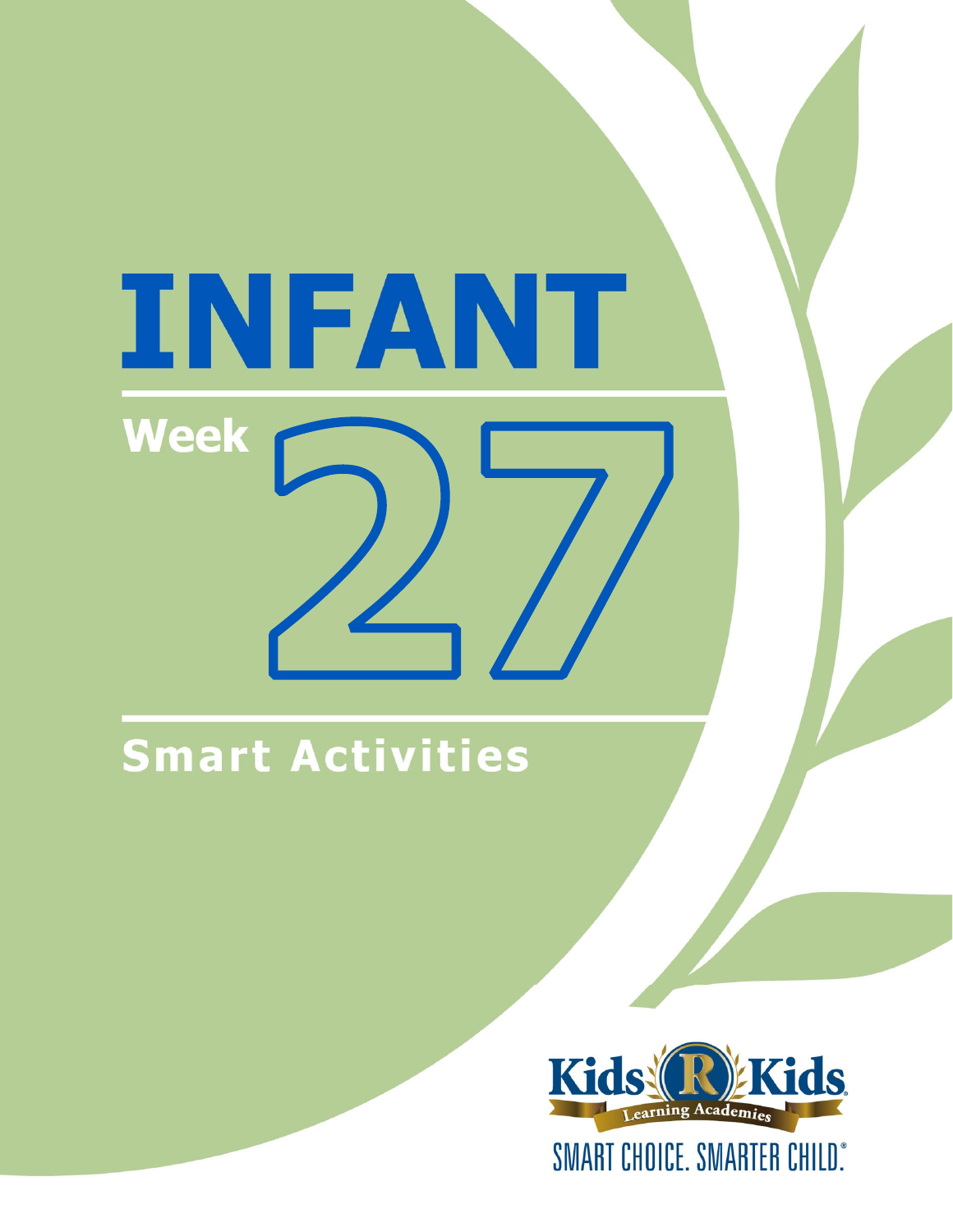# Day 1 | Week 27

# **Cat in the Tree: Baby Hold**

#### **Instructions:**

- 1. Hold baby facing downwards along one arm with head by elbow.
- 2. Use your arm to support baby's weight.
- 3. Use your other hand to support baby's weight and gently massage the back.



Photo credit: UpAllHours.com

## **"Little Robin Redbreast" Rhyme**

**Preparation:** Hold your baby in the Cat in the Tree position.

#### **Instructions:**

Recite the poem while gently rocking baby:

Little robin redbreast sat upon a tree, Up went pussy cat and down went he. Down came pussy cat and away robin ran, Says little robin redbreast, "Catch me if you can."



# **I Love Fall by Alison Inches**

aluminum pie tin, dry leaves, internet access,<br>website:<br>https://youtu.be/DEUT18PDXas **Materials:** wooly material, smooth apple, website:

#### https://youtu.be/DEUT18PDXas

**Preparation:** Preview video.

#### **Instructions:**

- 1. Help your baby feel the different textures as they are mentioned in the story.
- 2. Talk about the way they feel and describe what you are doing.



# **Sign Language: Cat**

### **Instructions:**

- 1. Place the index fingers and thumbs of the dominant hand under the nose with palms out then move outward sideways as if pulling whiskers.
- 2. When you see a cat, use the sign language for the word.





**Smart Activities**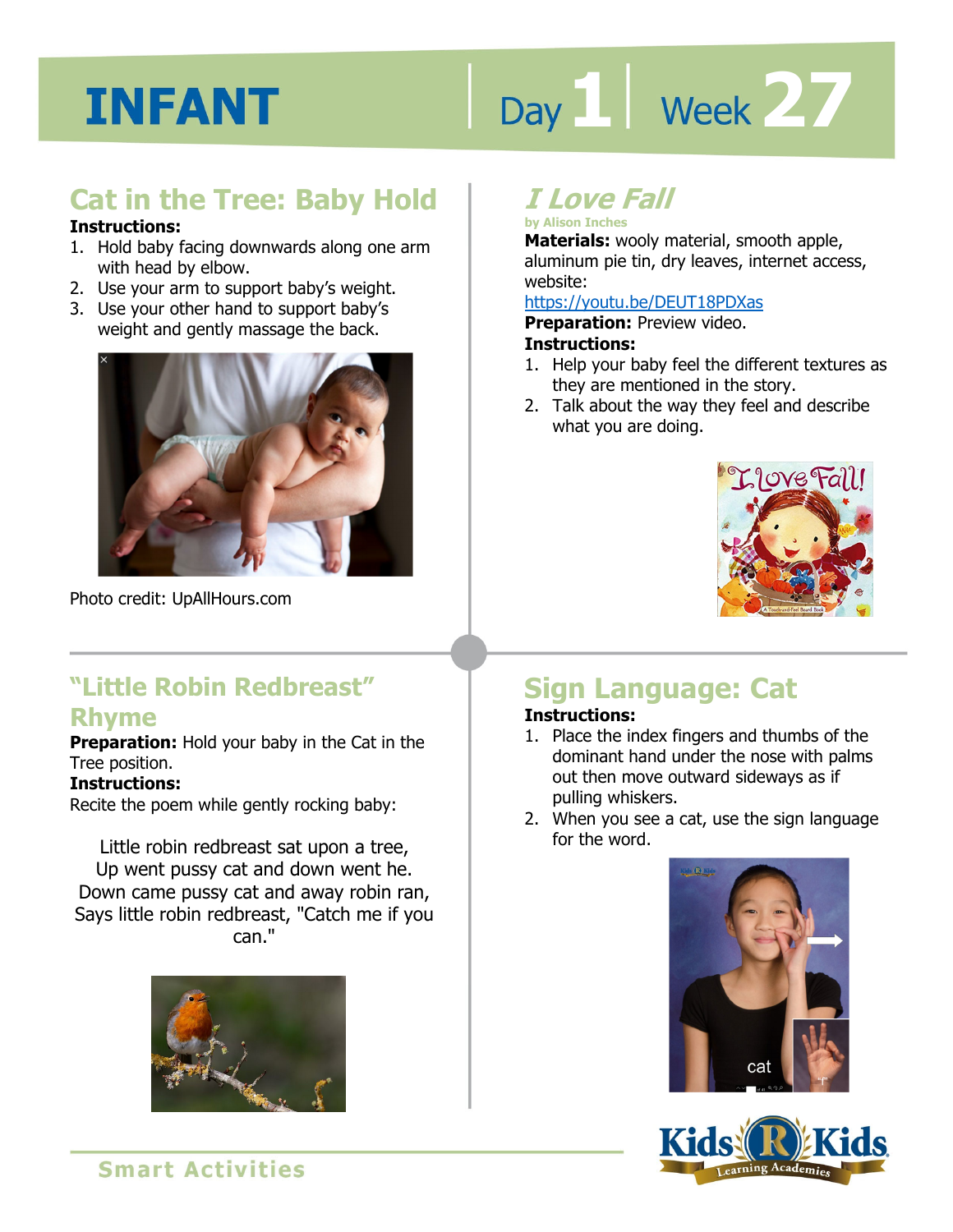# Day 2 | Week 27

# **Outside Exploration**

#### **Instructions:**

- 1. Take your baby outside.
- 2. Talk about the weather, season, leaves, and describe what you are doing.
- 3. If possible, collect leaves to touch.
- 4. Describe the texture of the leaves and the sounds that can be heard.
- 5. Watch baby's reaction and describe what he/she is doing. Collect leaves and a small branch.
- 6. Wash baby's hands after activity.



# **Autumn Mobile**

**Preparation:** Gather materials.<br>**Instructions:**<br>1. Create a leaf mobile using different lengths **Materials:** leaves, string/yarn, scissors, small branch, hook for hanging **Preparation:** Gather materials. **Instructions:** 

# of yarn and tying the leaves to the branch.

2. Hang in an area where your baby can practice reaching for it.



Image: https://www.

# **Pull the String**

#### **Materials:** 6-inch piece of yarn

**Preparation:** Make sure yarn is shorter than 6 inches for safety.

## **Instructions:**

- 1. Hold the piece of yarn just out of baby's reach.
- 2. Say, "Look! I have a piece of yarn that is (name the color)."
- 3. Wiggle the yarn and encourage your baby to reach for it.
- 4. Put the yarn on the ground and help your baby grab it.

# **Sign Language: Cat**

### **Instructions:**

- 1. Place the index fingers and thumbs of the dominant hand under the nose with palms out then move outward sideways as if pulling whiskers.
- 2. When you see a cat, use the sign language for the word.



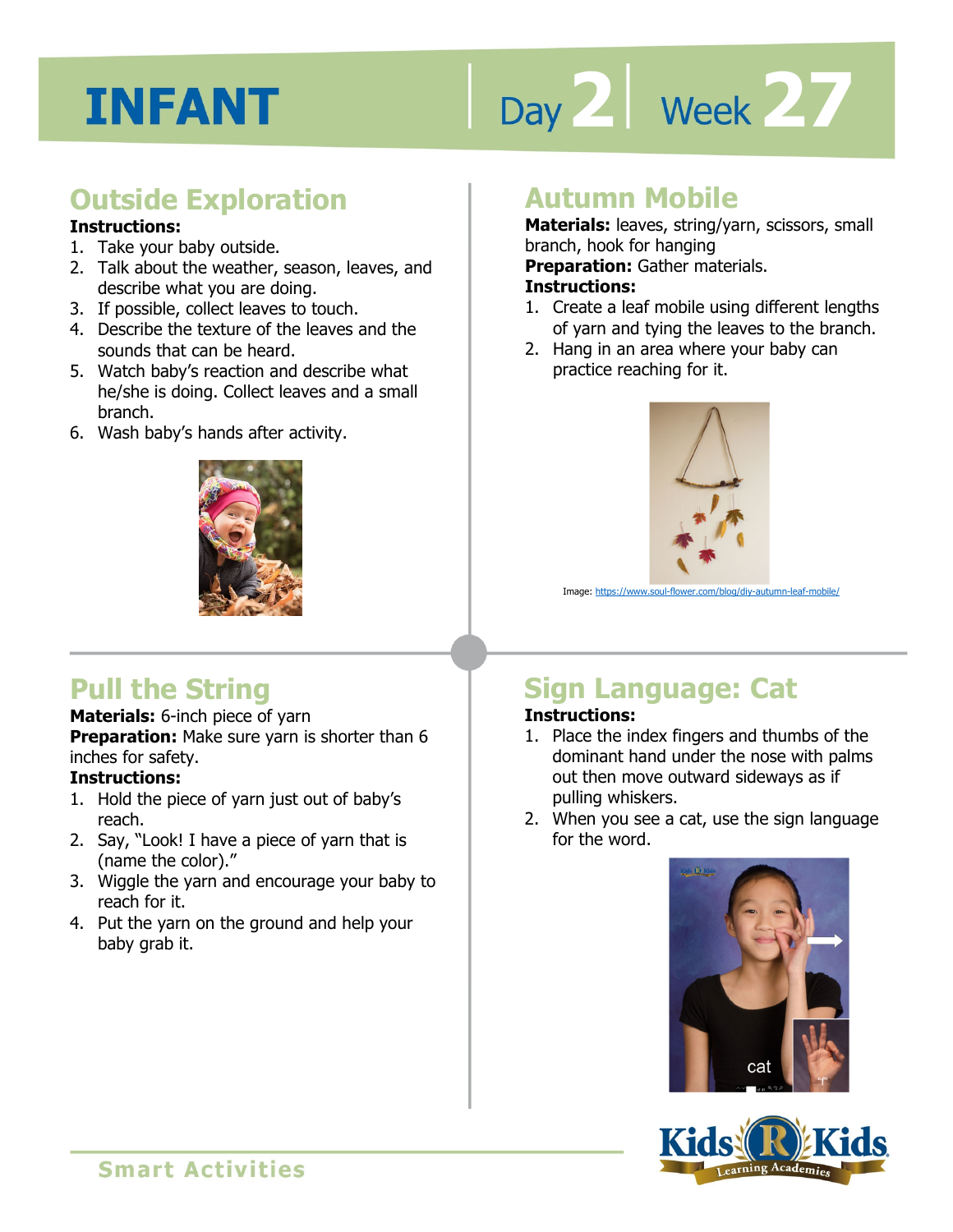# Day 3 | Week 27

## **Counting Leaves**

**Materials:** five leaves **Preparation:** Arrange the leaves on the floor. **Instructions:**  Count the leaves and help your baby touch each one as you count.



# **Raising My Head**

**Preparation:** Place baby on his/her tummy. Have the leaves from the counting activity. Tummy exercises help promote muscle and brain development.

#### **Instructions:**

- 1. Hold two leaves just above your baby's head and brush them against each other to make a scratching noise.
- 2. Describe what you are doing as you show your baby the leaves and encourage him/her to lift her head.



## **Mouse's First Fall**

**by Lauren Thompson Materials:** internet access, website: https://youtu.be/TQkjm\_vcCYs

**Preparation:** Preview video. **Instructions:** 

https://youtu.be/TQkjm\_vcCYs<br>**Preparation:** Preview video.<br>**Instructions:**<br>Use the words: "Tumbling," "Twirling," "Pretty," "Round," "Pointy," "Ran," "Skipped," "Kicked," "Jumped," "Rolled," and "Whee" while you are describing the story.



# **Sign Language: Cat**

### **Instructions:**

- 1. Place the index fingers and thumbs of the dominant hand under the nose with palms out then move outward sideways as if pulling whiskers.
- 2. When you see a cat, use the sign language for the word.





**Smart Activities**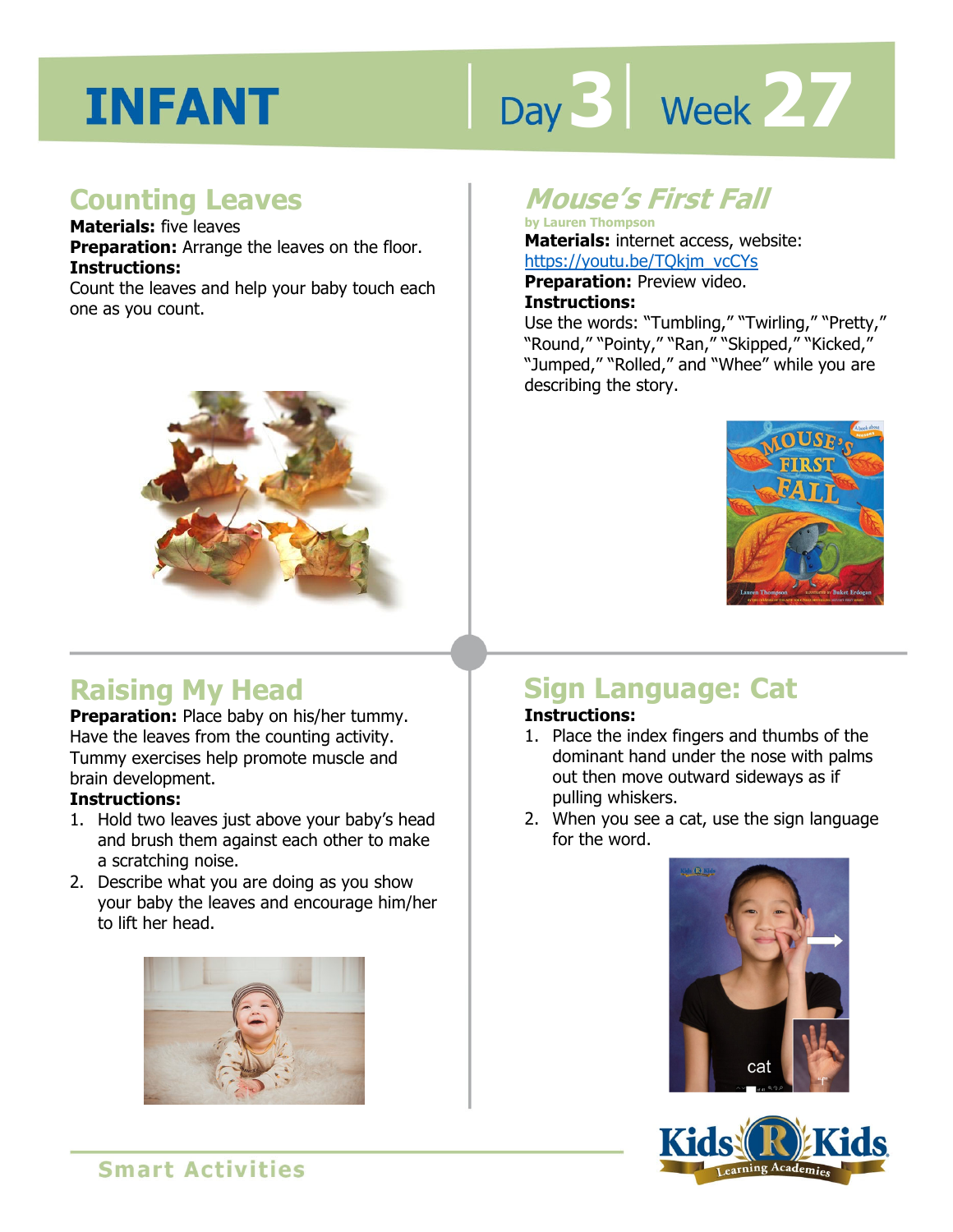# Day 4 Week 27

## **Painting with Nature**

**Materials:** water-based paint, leaves, natural materials, paper, paper plate, camera **Preparation:** Gather materials. Put a few dollops of paint on the paper plate.

#### **Instructions:**

- 1. Help your baby experiment with art by painting with unexpected materials.
- 2. Help your baby dip the leaves into the paint and smear it onto the paper.
- 3. Talk about the different materials being used, describe the colors, and how each one makes you feel.
- 4. Help your baby make a few different versions.
- 5. Take a few pictures of your baby doing the activity.
- 6. Let the leaves dry with paint on them.

## **Leaves Collage**

**Materials:** dried leaves used for painting with nature activity, pictures of family members, tape, paper

activity, pictures or ramily member<br>aper<br>**ation:** Gather materials. Print ou **Preparation:** Gather materials. Print out photos.

#### **Instructions:**

- 1. Help your baby tape the leaves and pictures onto the construction paper.
- 2. Talk about what you are doing.
- 3. Describe the textures, colors, and names of family members.

## **Autumn is Here – Jazz Lullabies**

#### **Materials:** internet access, website: https://youtu.be/fG6C8epwyBU

**Preparation:** Preview video.

#### **Instructions:**

Play the music while swaying and dancing with baby.



# **Sign Language: Cat**

### **Instructions:**

- 1. Place the index fingers and thumbs of the dominant hand under the nose with palms out then move outward sideways as if pulling whiskers.
- 2. When you see a cat, use the sign language for the word.